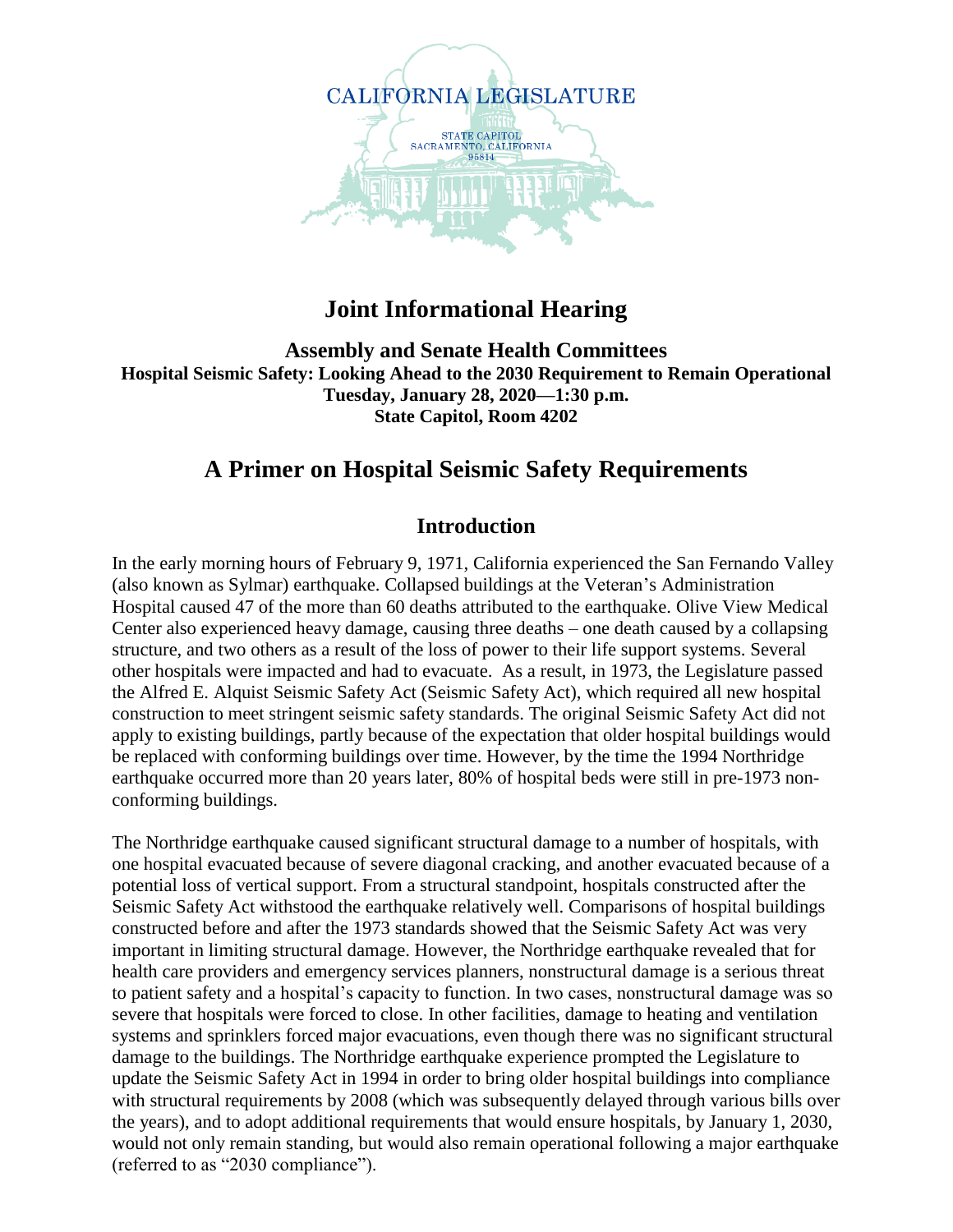### **SB 1953 (Alquist of 1994) The Creation of Seismic Performance Categories**

The bill that updated the Seismic Safety Act following the Northridge earthquake was SB 1953 (Alquist, Chapter 740, Statutes of 1994). SB 1953 required the Office of Statewide Health Planning and Development (OSHPD) to create seismic performance categories for hospitals depending on the risk of collapse, and the ability to remain operable following an earthquake. Specifically, SB 1953 required OSHPD to create structural performance categories (SPCs), as well as nonstructural performance categories (NPCs) for "nonstructural systems that are critical to providing basic services to hospital inpatients and the public after a disaster." Each hospital building receives both an SPC and an NPC rating. According to OSHPD, the SPC requirements can be thought of as protecting the skeleton, while NPC requirements ensure the organs and other tissues that are necessary for a human body to function will remain safely attached to the skeleton. It is important to note that a licensed facility, or hospital, is often made up of several buildings on its campus. Many hospitals may have one or more buildings that are 2030 compliant, while other buildings still need to be retrofitted or replaced.

## **Explanation of SPC Ratings**

Following the enactment of SB 1953, OSHPD adopted regulations that initially created five SPC ratings, with a sixth category (SPC-4D) added more recently. The SPC ratings are as follows:

- $\bullet$  SPC 1 These are pre-1973 buildings (built prior to the adoption of the Seismic Safety Act standards) that are at significant risk of collapse and that represent a danger to the public. *These buildings were originally required to be brought up to SPC 2 level or removed from service by 2008, but there have been a number of extensions. Most recently, AB 2190 (Reyes, Chapter 673, Statutes of 2018), provided for an extension until July 1, 2022 for hospitals that plan to replace or retrofit to SPC 2, and up to January 1, 2025 for hospitals that plan to retrofit to SPC 4D or replace with a new SPC 5 building.*
- $\bullet$  SPC 2 These are also pre-1973 buildings, but were in substantial compliance with pre-1973 California Building Standards Codes, and while they may not be repairable or functional following an earthquake, they will not significantly jeopardize life. *These buildings are permitted to remain in service only until January 1, 2030, at which point they need to have been replaced by an SPC 5 building, have the acute care services relocated to a conforming building (SPC 3, 4, or 5), or be retrofitted to SPC 4D.*

The following categories are 2030 compliant, and can continue operating indefinitely:

- SPC 3 These buildings are in compliance with the original 1973 Seismic Safety Act, but were constructed under a permit issued prior to October 25, 1994, and utilized steel moment-resisting frames. These buildings may experience structural damage during an earthquake which does not significantly jeopardize life, but may not be repairable or functional following strong ground motion.
- SPC 4 These are buildings constructed in compliance with the Seismic Safety Act under building permits issued between 1973 and 1989, but may experience structural damage which may inhibit the ability to provide services to the public following strong ground motion.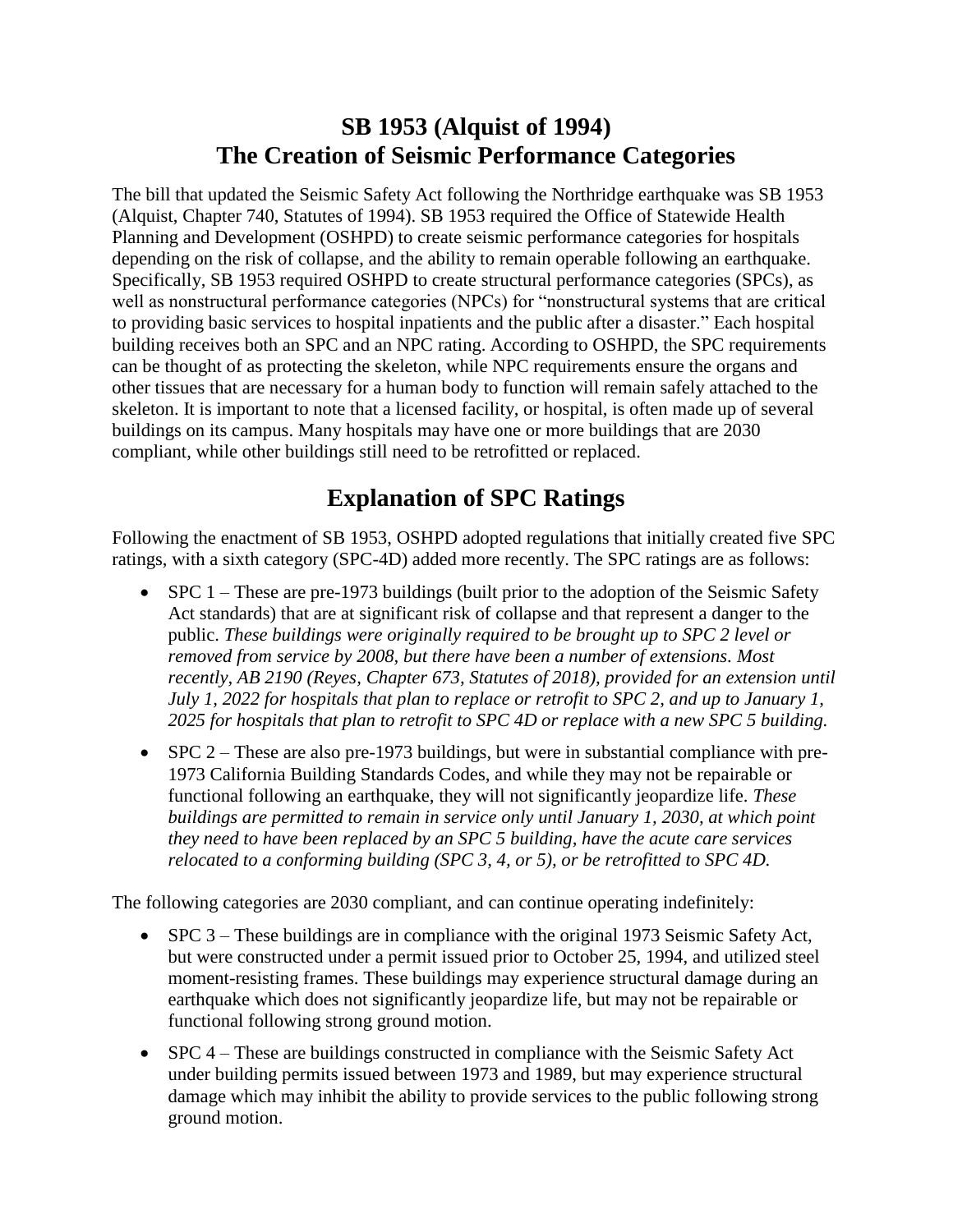- SPC 4D This is a new category created to allow SPC 2 buildings to be retrofitted to a standard that is 2030 compliant. Because SPC 2 buildings were constructed prior to 1973, they can never reach SPC 3, 4 or 5, since these categories required construction to have started after the adoption of the 1973 standards. SPC 4D became effective on January 1, 2017.
- SPC 5 These are buildings constructed after 1989, and are considered reasonably capable of providing services to the public following strong ground motion.

The illustration below shows the SPC level a hospital can achieve to be 2030 compliant based on the year the hospital was constructed:



The chart below shows the status of SPC compliance of hospital buildings as of December 24, 2019. It is important to note that this chart shows the compliance level of individual buildings, not hospitals. For example, the chart shows 646 buildings, or 20.6% of all buildings, are still SPC 2 and therefore not yet 2030 compliant. However, these buildings are spread across 251 licensed facilities, which is well over half of the 418 licensed facilities in California:

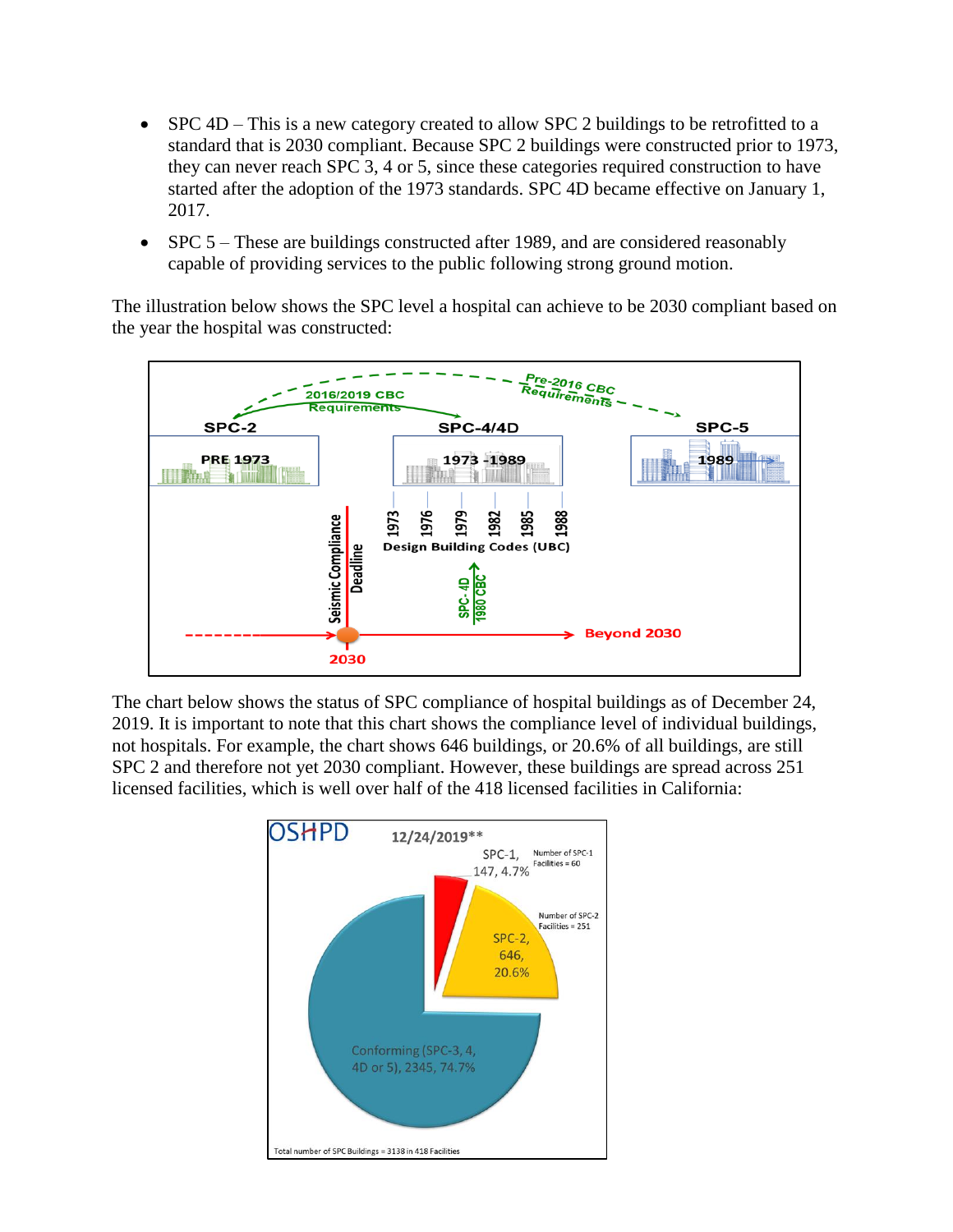# **Explanation of NPC Ratings**

The NPC requirements, unlike SPC requirements, are cumulative, and not different options. For example, a hospital is first required to achieve NPC 2, which ensures that the nonstructural components that are necessary for a safe evacuation are braced and anchored. Next, a hospital is required to achieve NPC 3 status, which ensures that at least the critical care areas are able to continue to function following an earthquake, and so on. The NPC standards are as follows:

- NPC 1 The building does not meet any bracing and anchorage requirements.
- NPC 2 The following systems in the building are braced or anchored according to the California Building Standards Code: communications systems, emergency power supply, bulk medical gas systems, fire alarm systems, and emergency lighting equipment and signs in the means of egress. *Hospitals had to meet at least the NPC 2 standard by January 1, 2002.*
- NPC 3 This standard requires NPC 2 compliance, plus specified additional bracing and anchorage requirements in critical care areas, clinical laboratory services spaces, pharmaceutical service spaces, radiological service spaces, and central and sterile supply areas. *Hospitals had to meet this standard by January 1, 2008, unless an extension or exemption was approved. Extensions generally tracked the extensions given to SPC 1 buildings, so some buildings are not required to achieve NPC 3 until January 1, 2024.*
- NPC 4 This standard requires NPC 3 compliance, plus all architectural, mechanical, electrical systems, components and equipment, and hospital equipment to meet bracing and anchorage requirements. *Hospitals are required to meet this standard by January 1, 2024 or 2030 depending on the building's seismic risk category and extension request requirements.*
- NPC  $4D$  This is a new category assigned to existing hospital buildings that are in compliance with NPC 3 requirements, and have additionally achieved one of three levels with regards to emergency preparedness. NPC 4D became effective on January 1, 2017. *Hospitals are required to meet this standard by January 1, 2030.*
- NPC  $5 -$ This final standard requires the hospital building to meet NPC  $4$  or NPC  $4D$ , plus have onsite supplies of water and holding tanks for sewage and liquid waste, sufficient to support 72 hours of emergency operations, which are required to be integrated into the plumbing systems. Additionally, an onsite emergency system, as defined in the California Electrical Code, must be incorporated in the building electrical system for critical care areas, and the system is required to provide for radiological service and onsite fuel supply for 72 hours of acute care operation. *Hospitals are required to meet this standard by January 1, 2030.*

The chart below shows the status of NPC compliance of hospital buildings as of December 24, 2019. Compared to the SPC compliance chart, the vast majority of buildings have not yet met 2030 standards. However, because NPC requirements generally do not involve decisions on whether to rebuild or replace, hospitals are more able to delay compliance with NPC requirements until closer to the deadline.